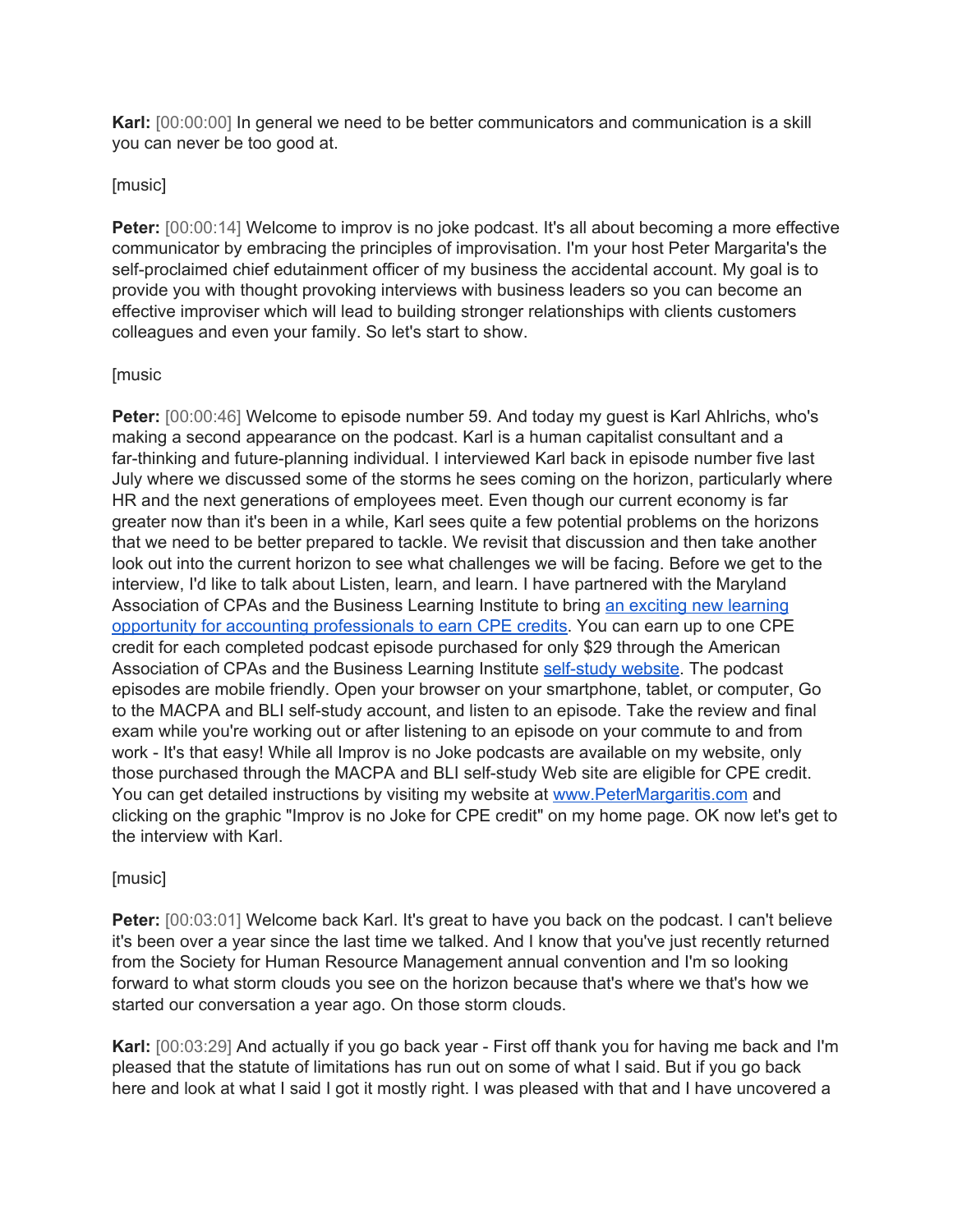couple of things that I find kind of interesting about the next year. Let's make this an annual thing.

### **Peter:** [00:03:54] Of course.

**Karl:** [00:03:55] I want to let people know that globally the United States is very competitive in a couple of areas. One is productivity. They track how productive we are individually and compared to the rest of the world we're killing on it. And it's that productivity that's kept our stock market alive, that's kept our commerce going. And the volume of people working is holding steady. The volume of what we're producing continues to climb. That's because we're leveraging technology and that's because we're changing how we do it. And there's a couple of big changes coming on the horizon that might leverage that even further. But the scary thing is going to be it's not applied to every industry. If you're working in the coal industry it's not so hot. If you're working in natural gas exploration, you are busy. If you're working in a job that could be automated... You need to start looking for a way to get client-facing, customer-facing, because a lot of the mid level positions... you know there's the customer facing stuff and there's a middle management and then there's upper level. We're going to see that middle getting so automated that those positions are going to go away.

#### **Peter:** [00:05:18] Yeah.

**Karl:** [00:05:18] So there's a couple trends that are within. One is that it was interesting at this conference... everybody was rolling your eyes and they are tired of hearing about millennials. They are tired of hearing about generational horse hockey. And it's kind of interesting. We're starting to see people putting different ways of classifying people on the road map. For instance, instead of just pigeonholing people based on how old they are. When were they born. People are recognizing that there's lots of different ways to bifurcate a crowd - to split a crowd into two. For instance, there's a lot of attention being placed on people who are technically savvy and people who are digital immigrants, where they do tech but they do it with a heavy accent and they're not comfortable with it. And that's not age specific. I met several people at this conference who were in their 70s and were fully digital and connected and people who were in their 30s and were clinging to their Blackberries and hoping they wouldn't have to learn another operating system. So look for a lot of the generational stuff too. I'm not saying run out of steam. I think we're going to see more accurate ways to classify workers based on things other than purely when they were born. And there's a lot of things driving this. One is just the maturity of our wisdom. Where we had been painting with broad brush strokes, Now we've been through two or three iterations of that and we're seeing ways that we can classify people that are not just purely age related. Second because we had painted with such broad brush strokes. There's a lot of people who pushed back on that with accuracy and said hey you know I'm not that way. So look for more language about how groups can be found inside the workforce. And they're going to be groups that are based on diversity and inclusion, where you've had a common upbringing that does affect that. But also you know anybody that's come from a family of two or more you look around and realize that your brothers and sisters all essentially have the same cultural upbringing that you did. But you're so radically different because of the genetics involved - the wiring of the brain. The the nature versus nurture argument, and that nature has about half to do with this. And so a trend that's going to happen is we're going to see new technologies being applied to this in the sense that we're going to see better and more continuous assessment of who we are. Assessment on the way in and talent management,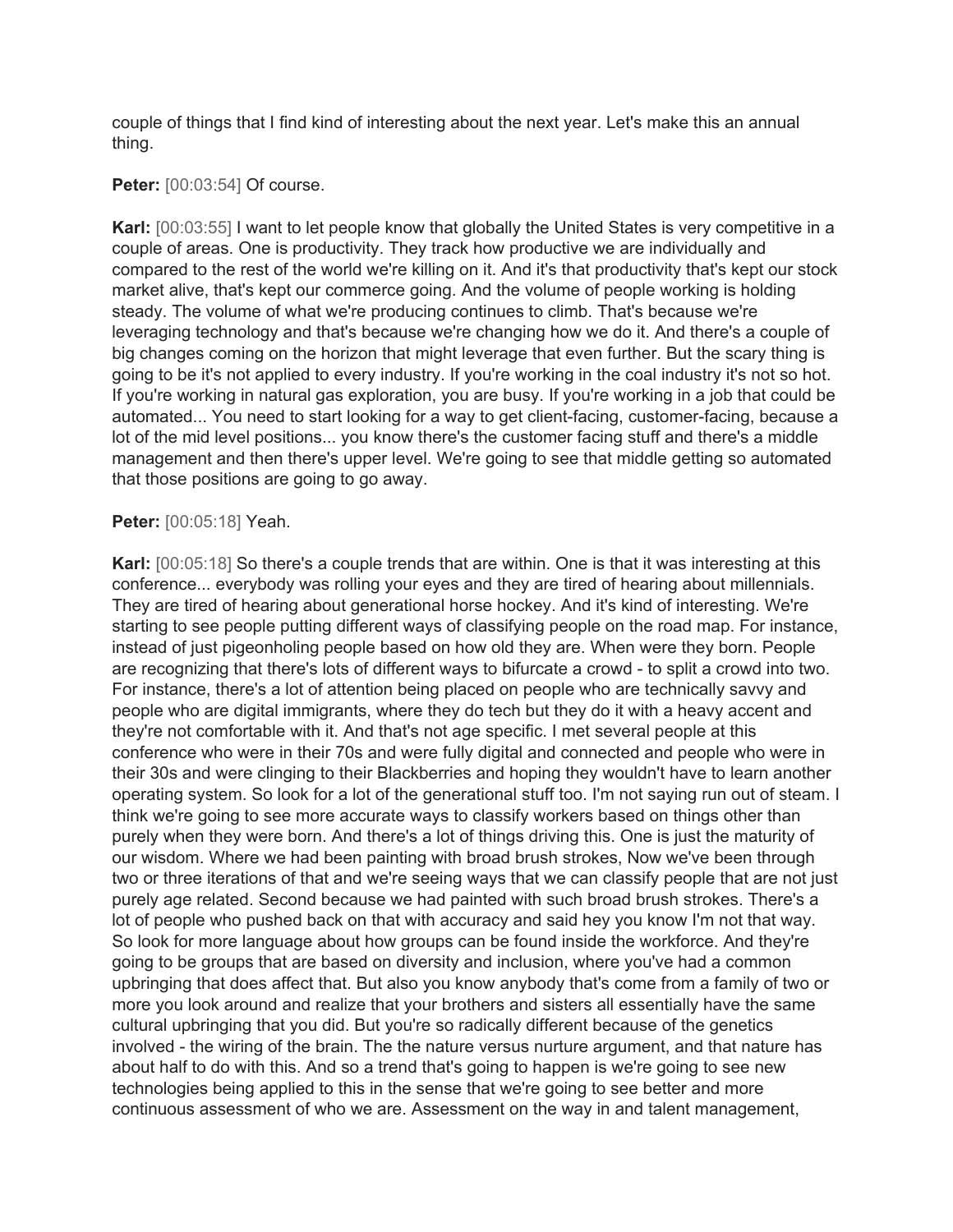where people are going to get screened. And there's going to be pre-high or assessments that help guide us into a better job fit. But then there's also going to be ongoing assessment and coaching. That's not the old annual performance review. Within the accounting profession, Look at the work that Deloitte has been doing on moving away from annual performance reviews. We're going to see more of this.

**Peter:** [00:08:52] Yaaaay.

**Karl:** [00:08:52] Oh yeah. But this requires people to be good at coaching and good at listening. Well good news: Most people in accounting finance are good listeners because they're introverts. The bad news they don't want to be go.

**Peter:** [00:09:07] Bingo.

**Karl:** [00:09:07] And so that's going to have to change. How am I doing so far? These interesting things to you? I don't want to bore you.

**Peter:** [00:09:15] Oh you never bore me Karl. And actually I applaud the fact that we are getting away from age segregation in the generations because I think there's been way too much millennial bashing. And actually you addressed this last year about the digital natives and the tech savvy individuals. And I just said - I was at a client yesterday and there was a little bit of millennial bashing going on. And I actually used your words and I've been using your words a lot as relates to this. Really you know we have a lot more in common but where the big differences are, and I brought up your point, and I got a look of what are you talking about Willis? But after I explained explained it and the way that you put it, I saw the aha moment. And what's really fun to watch that for the first time that aha moment like well you know you might be right about that. So I'm glad that you brought it back up to start to podcast because I think it needs to stay in the forefront of people's minds.

**Karl:** [00:10:23] Well and these are times where people want things to be simple. I think there's information overload out there and people just want a simple way to categorize. Don't get fancy with me. And it's a time where I'm pushing back and saying no we all really need to sharpen our critical thinking skills and we need to sharpen our conflict management skills. We need to get better at getting along with each other. Have you been paying attention to Washington D.C. lately?

**Peter:** [00:10:52] Yes I have been. Actually I'll even throw in another piece. We also need to have the emotional intelligence aspect of it as well, which Washington doesn't have a lot of that right now.

**Karl:** [00:11:06] Right. Well it's simple... to have good critical thinking skills and to have good personal maturity and to have both knowledge and wisdom. And by the way those are the ways I describe what do you mean by emotional intelligence. That's what I mean: critical thinking skills, maturity, wisdom, and having the communication skills to be bilingual to different kinds of people, or trilingual. That takes some willingness to be adaptable and flexible. It takes personal maturity and that's tough to come by these days. One of the things that I am spending my time: I'm getting into junior high schools and I'm volunteering to teach critical thinking, to teach ethics, to teach some of these baseline fundamental skills into the 11 12 13 14 year olds because we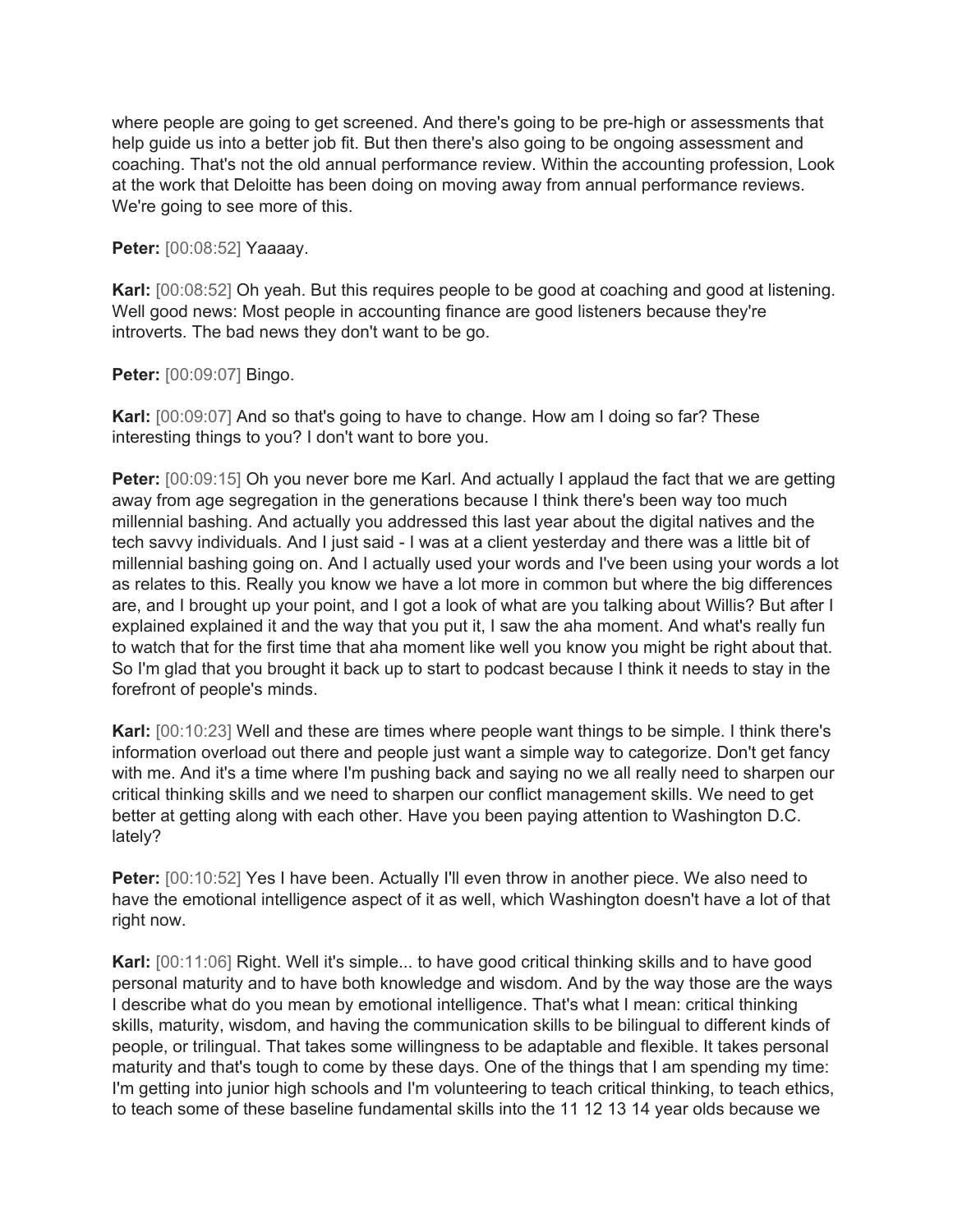have a chance of making a big impact - good positive impact on our nation - If we can upscale our youngins in all of these issues that we're we're seeing sadly lacking in our leadership today.

**Peter:** [00:12:21] So how do you teach these critical thinking skills to young adults as well as to older adults?

**Karl:** [00:12:31] Let's agree we all have six second attention spans.

Peter: [00:12:34] What did you say?

**Karl:** [00:12:36] [laughs] Let me give you the punchline first.

**Peter:** [00:12:43] OK.

**Karl:** [00:12:44] We have to look at how young people want to learn and realize that everybody wants to learn that way. We have to gameify how we teach these core skills. We have to make it engaging and make it competitive and make it a game. So two days ago I taught critical thinking to a roomful of adults and halfway through it, after giving them the theory, I gave them what is called an inbox exercise, where it's a game where they are handed the contents of a fictitious person's inbox in a crisis in an organization, and this inboxes... I mean imagine your inbox. I can see it behind you on the table. There's a pile of stuff. Some very important some is just fluff. They are then given a task and you have an hour: sort this, prioritize it, figure out with the big picture issues are, and in an hour I want a three bullet point list of what you're going to do first what you're going to do second what you're going to do third And why. And to achieve that you have to use your critical thinking skills, and it's competitive. And I have a big prize here of a... I was giving out a nice technology gizmo. And second prize was a set of steak knives.

**Peter:** [00:14:12] [laughs]

**Karl:** [00:14:12] And man. They were on it. This was a game that was competitive and they all wanted to win the little techno gizmo I had. The room got quiet and the thinking started. And boy... I had taught them I'd given them some little layers of wisdom and now they were practicing it in a game environment that was real. The Inbox exercise was real and it was language that was real. It was a situation that was real. It applied to their lives, and afterwards in evaluations they pointed to that game and said "All training should have this." So answer to your question: gamify it, make it a game, make it competitive, get them engaged, and you'll move the needle of learning.

**Peter:** [00:15:03] So we've been talking a gamification in training and development and education for a long time. Listening to how you just described what you did... I think we've been trying to make it harder than it is. I think we've been trying to computerize it, and I think we've been trying to--

**Karl:** [00:15:23] Yeah this was on paper.

**Peter:** [00:15:24] Went old school and went simple. But to your point, we don't want complex anymore, we want simple, but we also have to make it interactive and engaging - and I'll take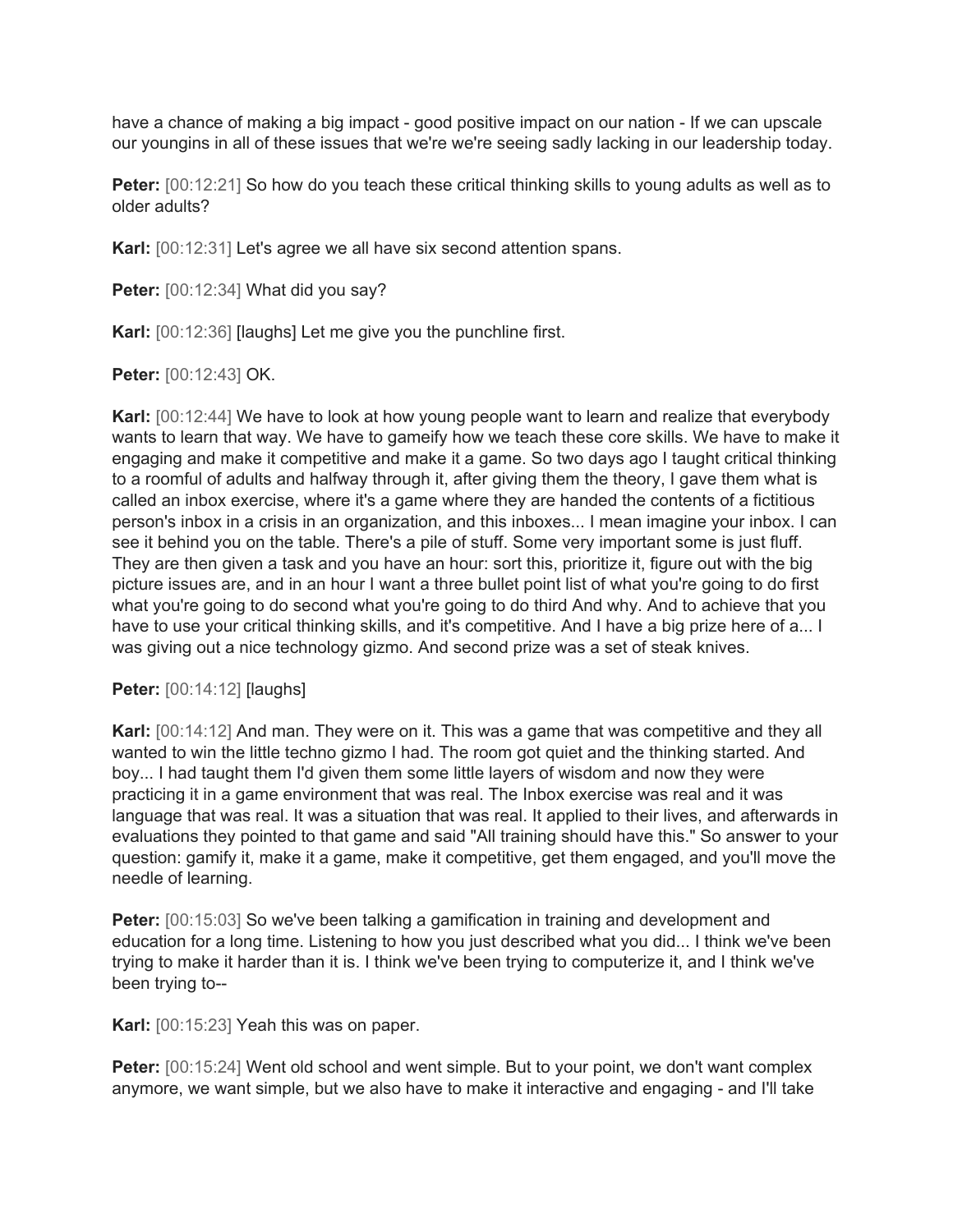this even to education right now in the high schools and junior high. We're still teaching the same way we did in the 30s and the 40s and 50s.

**Karl:** [00:15:42] 1830s, 1730s.

**Peter:** [00:15:45] There's very little gamification in high schools and junior high elementary school. But that's how this new generation learns.

**Karl:** [00:15:57] Well let me give you... Can I give you a new and additional example that will reinforce... it will agree with what you just said.

**Peter:** [00:16:04] I like that then. Yes.

**Karl:** [00:16:06] OK. You'll like it because it agrees with you.

**Peter:** [00:16:08] Exactly because it's all about me right.

**Karl:** [00:16:10] Mr. Margaritis, you're part of the problem, not the solution. We took 15 high school kids from an inner city school and taught them the principles of insurance in 45 minutes, And preparation for being adults. They had to learn what deductibles were, what premiums were, what the concept of risk transfer was, the idea that that you can join a pool and have people share the risk and if there's a loss you're made whole, and covered both from a commercial insurance standpoint, from an auto insurance standpoint, and from a health insurance standpoint. We had 45 minutes to do it.

**Peter:** [00:16:51] Wow.

**Karl:** [00:16:52] What we did was we gave them a pile of... each of them got \$10000 of Monopoly money. They got a set of three scenarios. They were given one at a time and they could make decision. They had a range of decisions. You are a business owner and you have a convenience store and you can buy insurance for your store. You have three levels you can buy. You can choose to self-insure and take all the risk yourself. You can choose to partially insure and insure just the building but not the liability. If something bad happens. Or you can completely insure. These cost different amounts. If you want to save all your money you can self-insure and hope nothing happens. See how this works? So they all make their choices and then we have - you've Seen those carnival wheels? You spin them like a barker wheel.

**Peter:** [00:17:48] Yeah.

**Karl:** [00:17:48] Like Wheel of Fortune.

**Peter:** [00:17:49] Yeah.

**Karl:** [00:17:49] Well I have one. And so then when everybody is committed to their risk decision.

**Peter:** [00:17:57] Uh huh.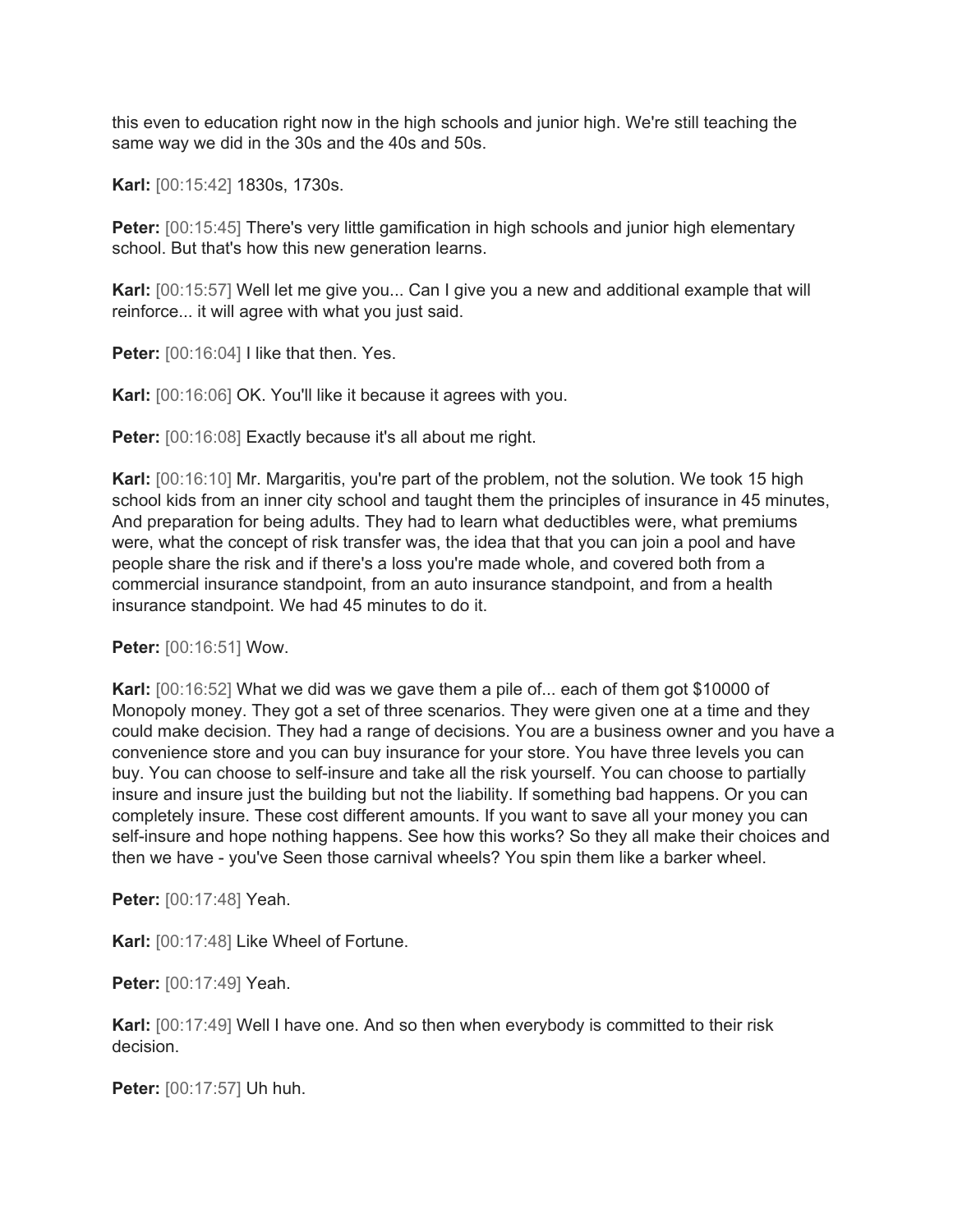**Karl:** [00:17:57] We would spin what we call the wheel of misfortune, and half the time nothing happened. And half the time bad things happened. And if you chose to self-insure and a bad thing happened, you were bankrupt and you could no longer play the game. You were out. And if you made a proper level of insurance then you were made a hole and you kept your money. You didn't get your premium back but your losses were covered. So we did that for commercial insurance, We did that for your homeowners and we did that for health care. You know we spun it oh you got a broken leg. At the end of the three spins, whoever had the most money - who had made the good risk decisions and fortune had smiled - The people with the most money were first in line for the pizza.

**Peter:** [00:18:51] Ahhhhh.

**Karl:** [00:18:52] Man. Now again, All I had was a carnival wheel and some sheets of paper.

**Peter:** [00:18:58] Simple is better. I think we have tried to make it a lot harder than it should have been because I remember five or six years ago, at the see AICPA level, they put together a task force on learning and they were going to do gamification. And it was this high tech... they were looking at computerization and and it never went anywhere because I do I think they make it harder than it really should be. They were way too complex.

**Karl:** [00:19:30] By the way, if any of -- if either of your listeners.

**Peter:** [00:19:34] My mother and...

**Karl:** [00:19:36] Right, Me. Would like to see a short video clip that I shot of the insurance training exercise, I shot a video clip. I can email it to you and you put it up on your website.

**Peter:** [00:19:51] Please do that. I'll put it in show notes. I'll put a link to it in the show notes and I think people would like would like to see that.

**Karl:** [00:19:59] I mean it's just me on a smartphone.

**Peter:** [00:20:02] But but you do wonders on a smartphone. So don't sell yourself short on your smartphone.

**Karl:** [00:20:07] Hey, I'm an artist. Don't you forget.

**Peter:** [00:20:09] Yes and we will talk about your book when we close our our our interview. But you also mentioned something in this conversation about ethics.

**Karl:** [00:20:19] Oh yeah.

**Peter:** [00:20:19] Have you gamified ethics?

**Karl:** [00:20:22] That's next. I was thinking of that yesterday. I did an eight hour ethics in industry class, and I gamified it in the sense that we did some case studies where I threw out here's the situation and threw it open to the class for how do we solve this. It triggered a good facilitated discussion. I want to take it to the next level and actually do like the wheel of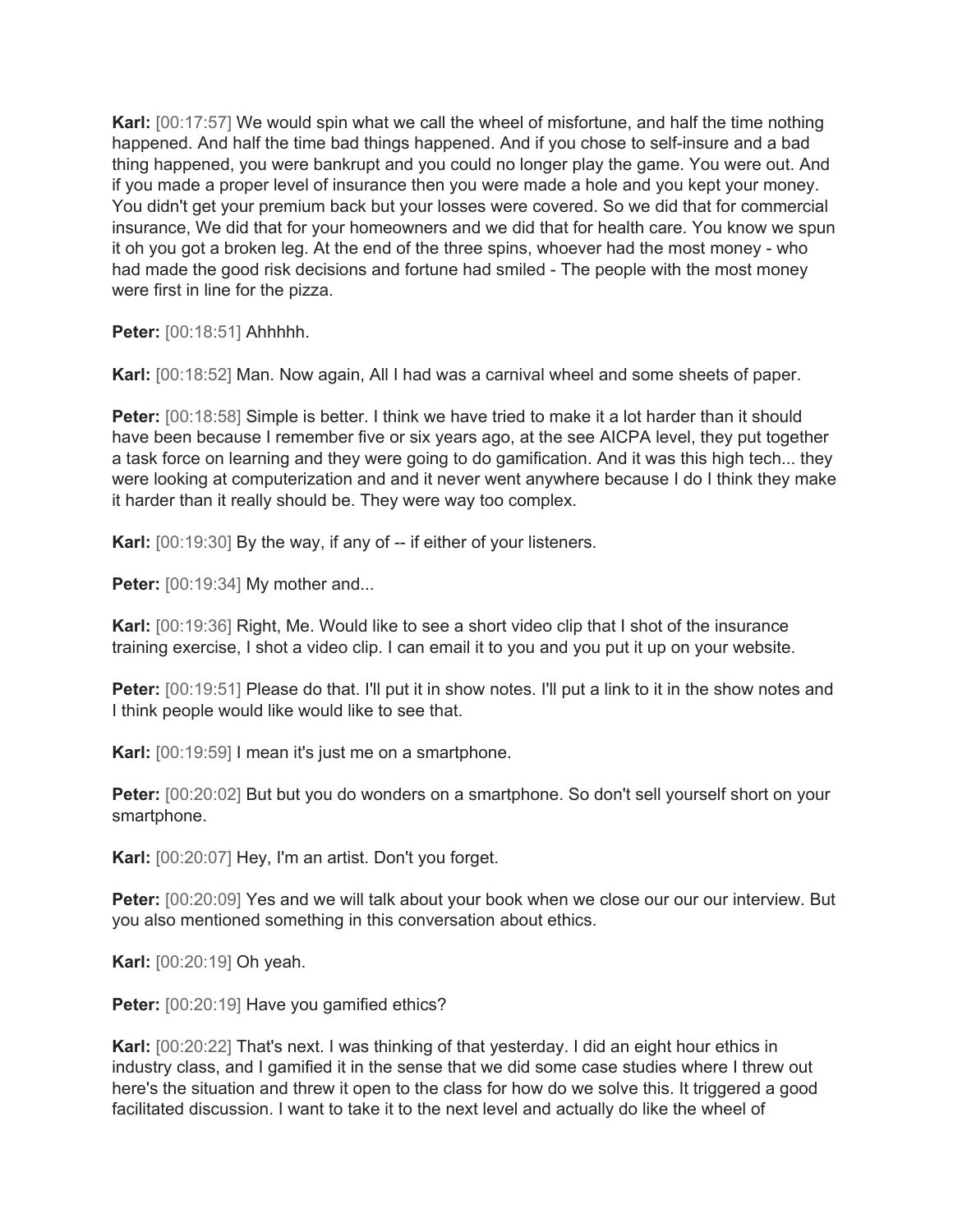misfortune. The concept where we could have a case where people make an ethical decision and then we spin to see what additional offense happened to complicate the ethical decision because a big thing with ethics is it's never simple. There's always a lot of layers in it where it's not just that you have an idea that somebody is embezzling. It's that the person who you're concerned who's doing the double billing is the nephew of the owner that you report. So that changes the game or that the... you know you think bribes are being made but you're selling into a nation where the ethical standards of bribery are different. Do you want to get your shipping container delivered in Haiti? Because if you're doing it through American standards it's not going to happen. See what I'm saying? Ethics are so complex. I've been trying to figure out how to gamify it and I haven't figured it out yet.

**Peter:** [00:22:02] I think you're on to something. My question is can you take real world events like Wells Fargo, like insider trading - and take those real life case studies and use that as the basis and gamify it.

**Karl:** [00:22:21] I think so. And also realize that with many ethical situations what you've got is a mix of somebody having a need and somebody having an opportunity and somebody not being properly trained, and maybe the gamification part of it can be that the variables of the opportunity shift. Where you know just a random chance that oh here's a wallet and it has a thousand dollars in it. Suddenly there's an opportunity. And then it also pops up that your child is ill and you have no money for a doctor. Does that change what you do with a wallet?

**Peter:** [00:23:02] Right. I used one sort of scenario that you're the CEO of an organization and you're senior vice president comes to you - and you know that his child is very ill - and comes to you and says I'm out of money. There's a special treatment that they're going to try but it's going to cost a half a million dollars. Can the business loan it to me?

**Karl:** [00:23:28] And it is loan in air quotes?

**Peter:** [00:23:31] No. I will try to pay it back but I need a half million. But our policy states that our organization does not loan money to its employees. But I know you and I know your child and I know that you really need this help. Do I as an organization give you this money to help your child or do I stick to policy? And if I do give you this money what slippery slope does that open up? A lot of great conversations come out of that because, to your point, there's many layers in there and that is not easy.

**Karl:** [00:24:09] I like this. I don't think anybody's got a great game of ethics and we need to do that.

**Peter:** [00:24:15] I think you're right. I think that current ethics training in the accounting profession needs to be more real world, needs to be more gamified.

**Karl:** [00:24:23] Needs to be more entertaining and engaging.

**Peter:** [00:24:27] Exactly. I will give you a quote that was recently given to me. I was getting ready to do ethics program for an accounting firm. I went to the partner and explained that you know you've got me here for four hours however, in CPE time, it's really three and a half. Now I can stay the whole four. But you tell me what you want me to do. Because I'll make sure that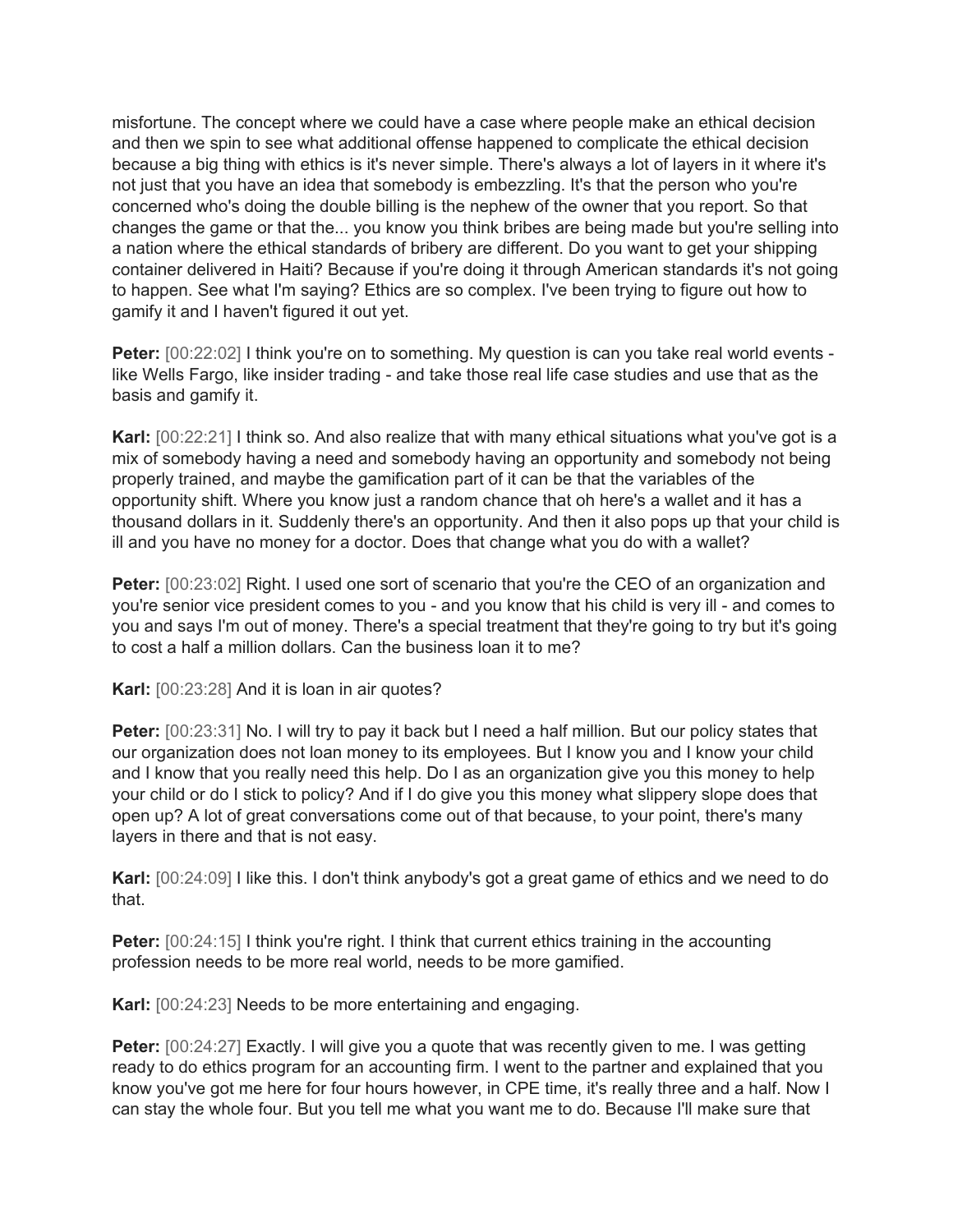you get your 200 minutes here. And his quote to me was I think my people are more concerned about the hours than the ethics.

**Karl:** [00:25:01] Wow. He was being transparent.

**Peter:** [00:25:04] He was. Hopefully I didn't have that oh crap look at my face and the look of shock at the time, and I just kind of went I better get ready to start the class.

**Karl:** [00:25:17] Amazing.

Peter: [00:25:17] I didn't know what.... exactly.

**Karl:** [00:25:21] I had something really cool happened with my 8 hour class on ethics yesterday. It was a room full of grizzled veterans who were just there to do their expense reports while I was in the front of the room. And I called them out on that. But there was a woman who had just been certified as a CPA. She passed passed the exam. This was her first ethics training class.

**Peter:** [00:25:50] Okay.

**Karl:** [00:25:50] That added a new dimension where everybody wanted to... you know it was like oh OK we've got we've got a newbie in our midst. What should we tell her? And that was fascinating. That was an interesting part of the exercise.

**Peter:** [00:26:06] What did they tell her?

**Karl:** [00:26:08] It was interesting. It started slow but the punchline to what they told her was that these were the most important classes she would ever take. That the real core of the profession was the fact that we as a profession are the flag holders - the foundation business people for ethics. We are the standard bearers for ethics. And it was really nice to hear that coming from people in different ways.

**Peter:** [00:26:35] Yeah. That is good. That's a great way to introduce someone to the profession and to the ethics side of it. Back to the point of we've got to make it more interesting, we've got to make it more engaging.

**Karl:** [00:26:48] What I also did was I went on to YouTube and found interviews with failed CFOs who had done prison time for crashing their company.

**Peter:** [00:27:00] Oh.

**Karl:** [00:27:01] And played those videos and then threw it open for discussion of what have we learned.

Peter: [00:27:08] That's... so what CFOs did you find on YouTube?

**Karl:** [00:27:15] The guy that crashed WorldCom health source.

**Peter:** [00:27:19] Oh yeah yeah yeah.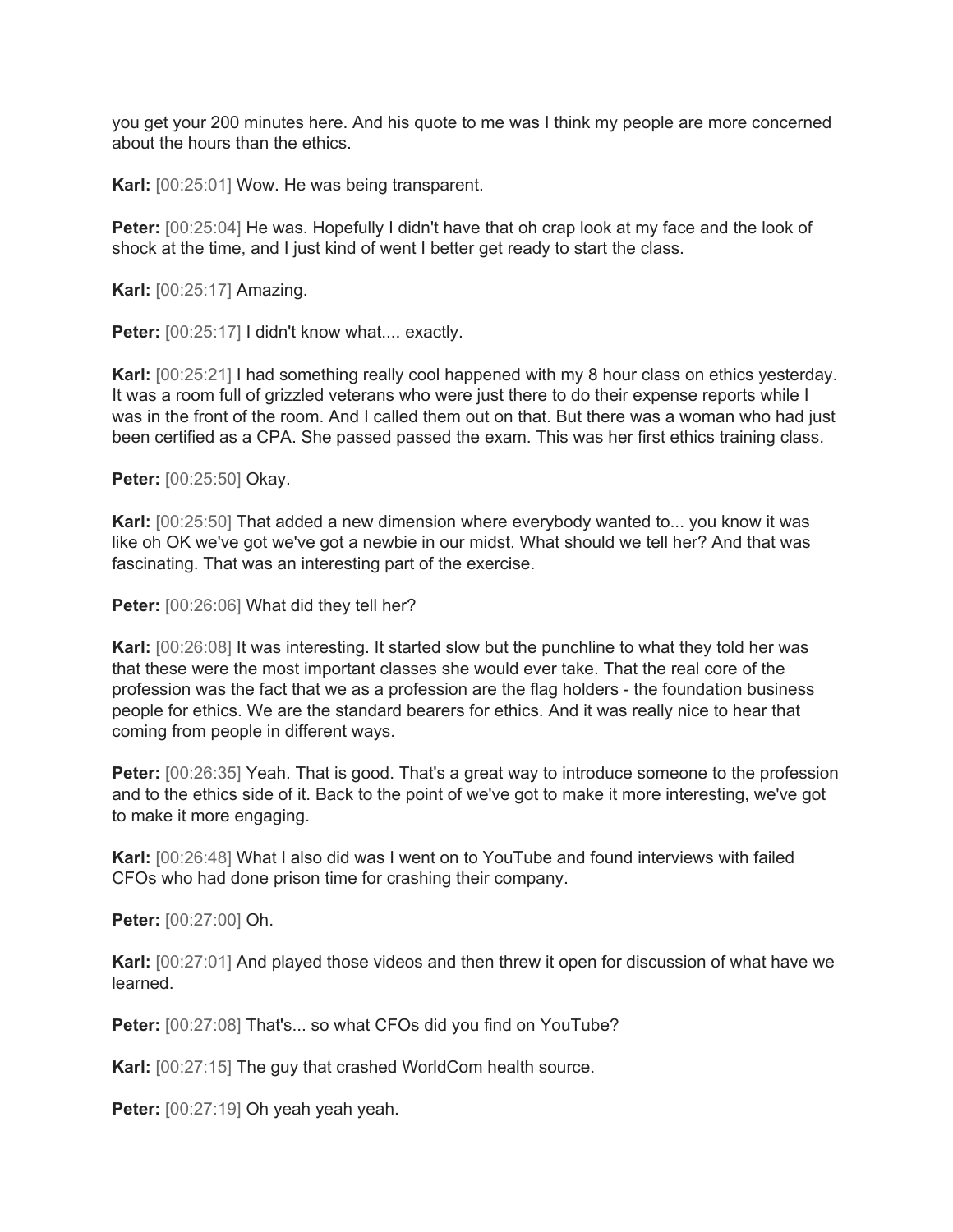**Karl:** [00:27:21] The guy who worked with Richard Scrushy. And the interesting thing was the story he told - it was a one hour briefing. We listened to about 30 minutes of it - Richard Scrushy, the president that got him to do it.

**Peter:** [00:27:32] Yeah.

**Karl:** [00:27:33] You know the CFO did time.

**Peter:** [00:27:35] Right.

**Karl:** [00:27:36] The CEO got off.

**Peter:** [00:27:40] Yeah!

**Karl:** [00:27:41] It was great because when people got on their Google in the class and look up the CEO's current bio and were incensed that he had written a book and was on the speaking circuit talking about ethics and this is wrong.

**Peter:** [00:27:56] But never admitted to anything.

**Karl:** [00:27:57] Exactly.

**Peter:** [00:27:59] Wow. I'm going to find those. But that's that's another good way to do this.

**Karl:** [00:28:04] Also people really respond to video.

**Peter:** [00:28:11] Yes.

**Karl:** [00:28:12] Imagine if this podcast showed you in your rumpled blue shirt and the wreckage of your office strewn around you.

**Peter:** [00:28:20] Yes.

**Karl:** [00:28:21] That it would add a new layer of... You have a face for television.

**Peter:**  $[00:28:26]$  I know it's for radio but thank you.

**Karl:** [00:28:31] Hey, can we get back to my scary things on the horizon?

Peter: [00:28:35] Yes. What's scary out there?

**Karl:** [00:28:38] I want to get back to things I learned at the Human Resources conference that people ought to be at least aware of. We covered that age isn't it. We covered that gamification is coming. We covered that personal development and performance reviews are completely shifting in how they're being done. Another big thing that was popping up is big data. With the power of algorithms coming and the power of all of this data that we've been gathering, We can now start drilling into it. We're able now to predict what happens next, Instead of tracking what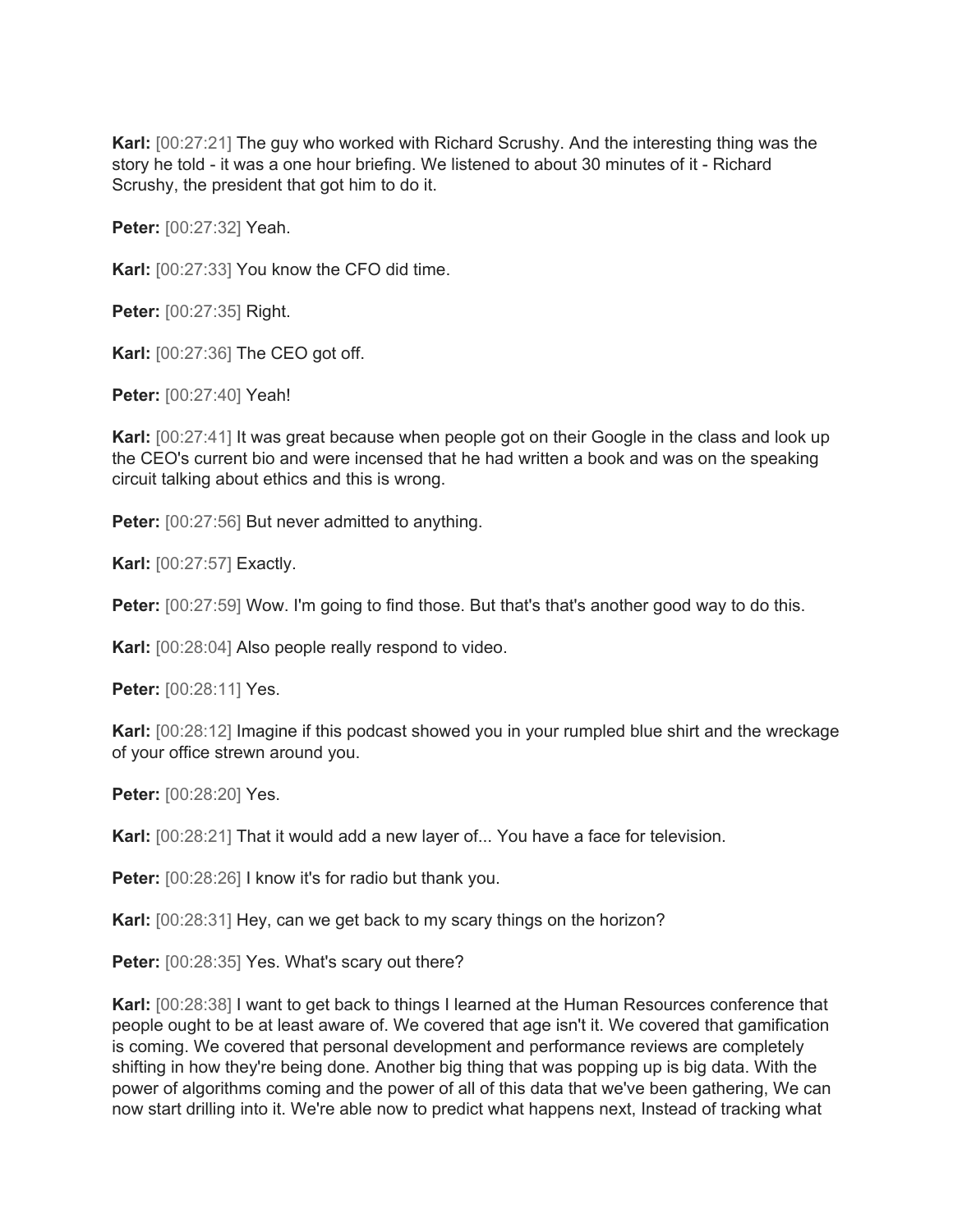happened last week. There's new resources out there. Look for huge amounts of new opportunities to use big data to be more effective. Let me give you an example. I stumbled across a company called synd.io. You've got an organization. You have a theoretical grid like organization chart. You know little boxes and lines. But that's not the real thing. You use synd.io... so everybody gets a quiz on their smartphone and it says Who are you working with? who do you talk to any given week? On this project, Who's in the project? Who do you talk to in your organization? Who do you interact with? And you you you enter that data on this mobile app and synd.io would allow... Let's say you're the manager trying to figure out job assignments and what's up and what's not. synd.io, in three dimensions, maps the network, the actual network, of your organization. All the hidden lines, all the people that like you didn't know that the guy in charge of the mailroom is also working on two of your more leading projects because they happen to have some technology knowledge because of their role in the mailroom, and you didn't know that. And so the output from synd.io is you get to look at your organization - live data, real data, real time - and you can look at it like a nest of people from three dimensions and you can turn it twist it figure out oh who's important and who isn't. You can figure out who your key employees are.

## **Peter:** [00:31:09] Interesting!

**Karl:** [00:31:10] Yeah. And it's not a lot of money, but hey I just wanted to give you that this is an example of a big data application to meet the need of... You've got a 100 percent firm and you wish you can figure out who the most important people are. Well this will be a quick way to figure out who the most connected ones are and who is being ignored. Who's hiding? A lot of times low performers like to get off under a rock and hide. This would uncover Who is hiding.

**Peter:** [00:31:42] I'll assume that also would help in defining who those high performers really are.

**Karl:** [00:31:48] Yeah, or the most valuable.

**Peter:** [00:31:52] So I'm trying to get my mind wrapped around an app concept of basically mapping out my organizational chart in a way that I can look on my smartphone and be able to look at the data and make decisions from that from an organization standpoint.

**Karl:** [00:32:13] Yeah, go look at that one. I mean it's just one example. It's just a quick example of how big data could be used because I want everybody to be comfortable that big data... Good news: It's a lot of information. Bad news: It's a lot of information. And I think these people have done a good job of making a lot of data simple.

**Peter:** [00:32:36] So at the conference because I'm thinking about the timing of it had Amazon announced its desire to purchase whole foods at the time You were at the conference?

**Karl:** [00:32:47] Yeah.

**Peter:** [00:32:48] What was the scuttlebutt going on about that, or was there any scuttlebutt going on about that?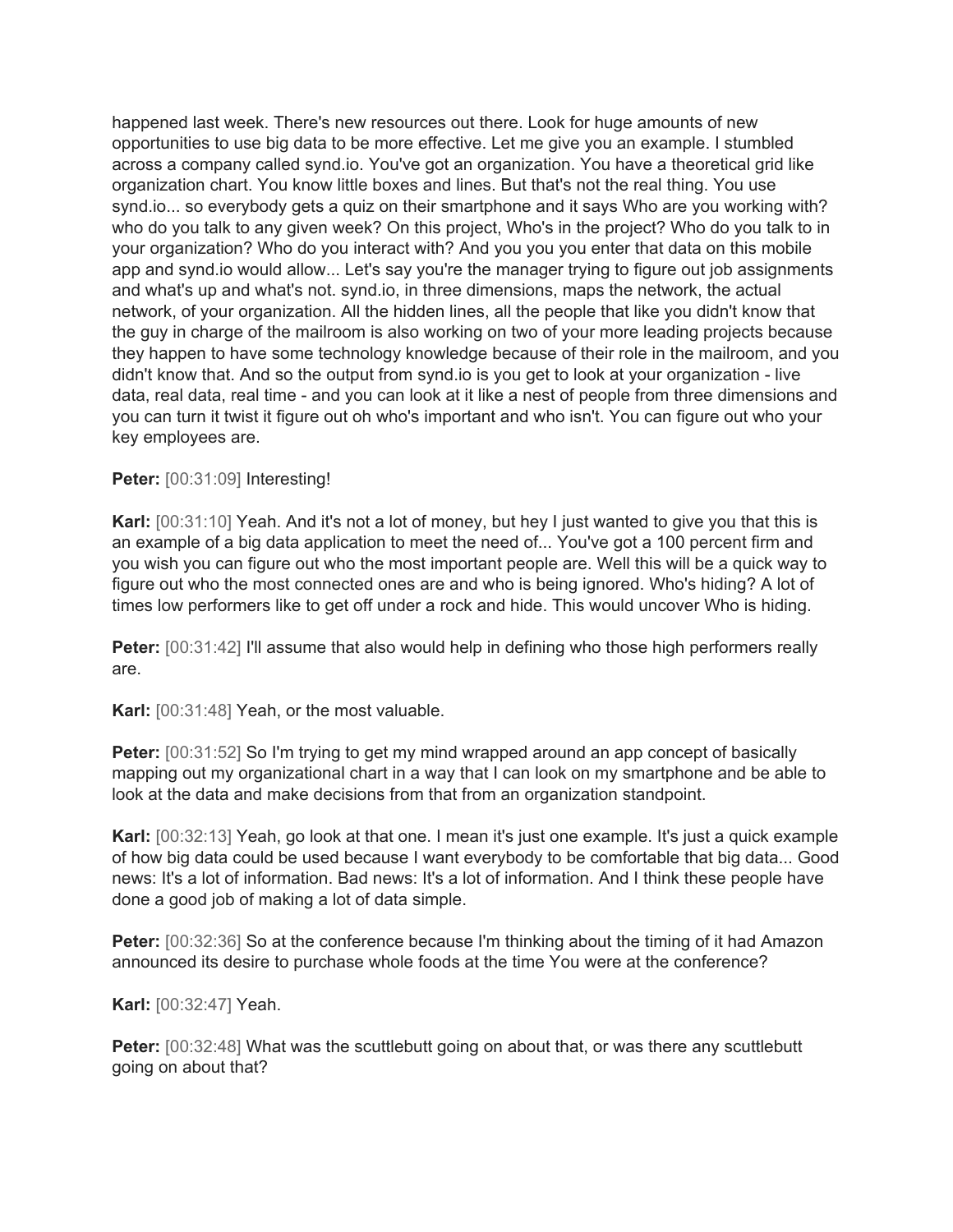**Karl:** [00:32:53] People were puzzled by it. I mean people are at the point where they just kind of shrug and say OK, and if you ask - I have asked - if you ask in your circles how many people have their groceries delivered... 10 to 20 percent of my friends are saying yes, and it's interesting. Some of the unintended outcomes from that they are reporting that their pantry is filled with healthier foods now because they're not making impulse buys look at this. Keebler cookies are two for one. No they're sticking to their list and they're buying the avocados and salads... so you know it's producing a healthier product mix.

**Peter:** [00:33:41] And I think, either yesterday or today, blue apron - who is one of these delivery grocery type of things - went public. But back to big data and Amazon and whole foods, one they haven't announced what they're going to do, which is why everybody's buzzing around. But when I think of big data I think you know what's Amazon's... Will there still be brick and mortar grocery stores, However there will be less people who are working there? Maybe stocking the shelves. But when you pick up a loaf of bread or you pick something up, there's some data attached to that to your profile and then just continually gathering your shopping habits.

**Karl:** [00:34:24] I mean one of my grocery clients, for instance, they they know based on their big data that, if an unaccompanied male comes into their store after noon on Friday and before midnight on Friday and they purchased diapers, there's a high likelihood they will also purchase what?

**Peter:** [00:34:49] Wipes.

**Karl:** [00:34:51] Beer.

**Peter:** [00:34:51] I was going to say it but I didn't.

**Karl:** [00:34:52] Yeah I'm reading your mind. He has the kids for the weekend.

**Peter:** [00:35:00] Ohhhh. I didn't... OK.

**Karl:** [00:35:02] So therefore the grocery store, at Friday at noon, builds an end cap of what in the diaper aisle?

**Peter:** [00:35:11] Beer.

**Karl:** [00:35:13] Yes. And they strike that Friday at midnight and replace it with hand lotion because the Saturday shopper who is buying diapers is the mom.

**Peter:** [00:35:25] Interesting.

**Karl:** [00:35:26] I mean retail has been working on this for decades. But I mean as I'm going through my local grocery store there are people with the grocery store logo on their shirts pushing carts through with an iPad checking off and picking for people who are either going to pull up front grab it or it's going to get delivered to them. This is changing our world.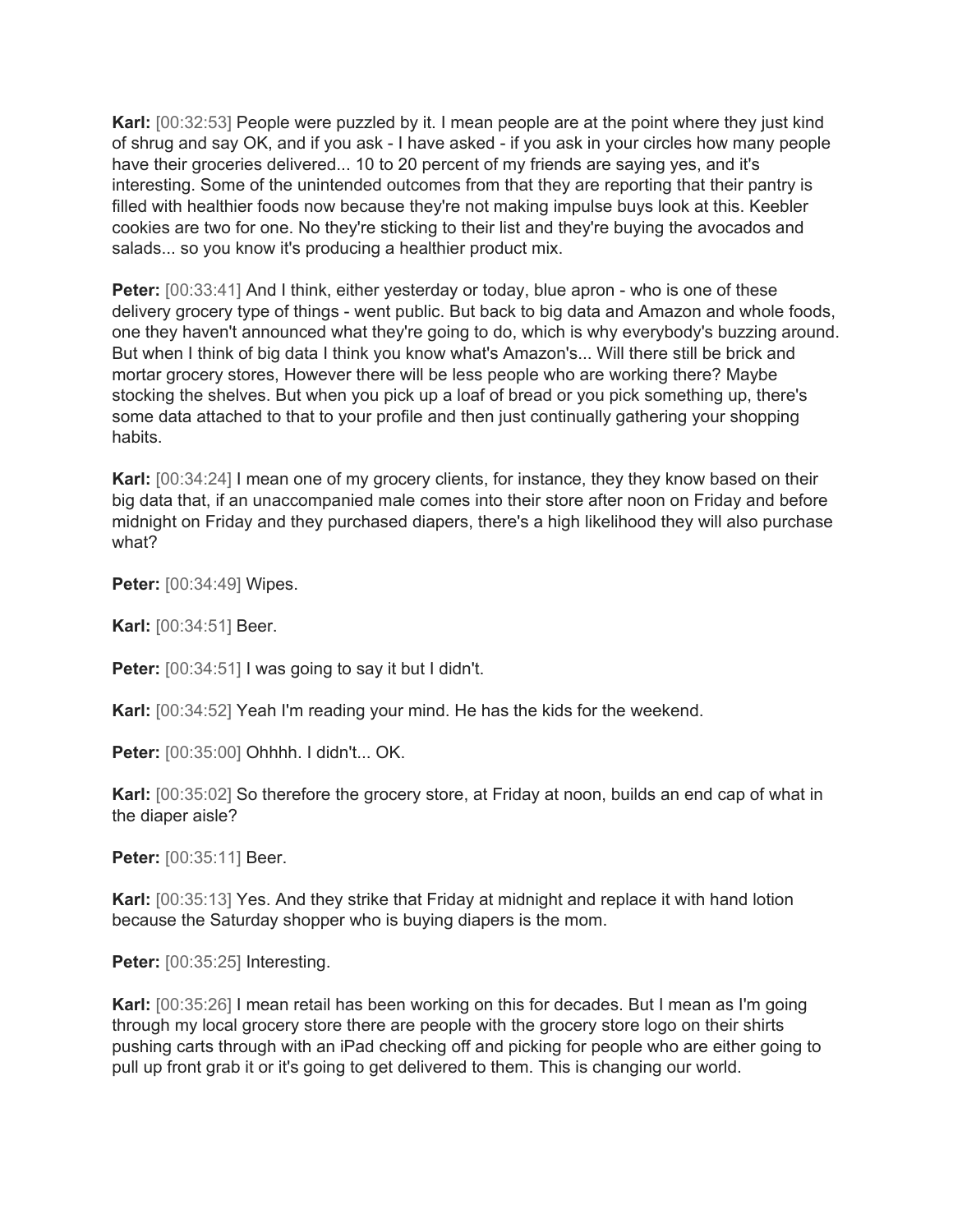**Peter:** [00:35:54] Very much so, and in so many different ways. As someone once said, be careful what you Google because you will get those ads a lot. So if you're out on Amazon and you surfing for diapers...

**Karl:** [00:36:10] Yeah I needed a specific computer part about a month ago and googled that are just to see where I can buy it. It's been haunting me ever since. The one thing that all people need to be doing is listen to their high performing employees. I keep getting this from all of my clients. I keep getting this from all of my friends who are high performers who are frustrated. Right now, high performers can get a job in two weeks and not have to update their resume because of LinkedIn. It's interesting that the management style of high performers has been incorrect in the last four or five years, where supervisors and managers have been misinterpreting their role and have been spending their time with the low performers trying to get them upskilled, and have been leaving high performers alone. They have been letting them... they've not been wanting to micromanage them they say. They're doing fine. Let's just give them room. Well they're forgetting that high performers have a real hunger for a good relationship with their boss. And if you want to take one thing away from an HR thing, and this was kind of an HR talk today, and the one thing that people need to do this year to overcome all of the storm clouds on the horizon - what you have to do is keep your good people, and the one silver bullet thing you can do right now to keep good people is to appear to listen to them. To know they are, to if an a cat person or a dog person or a Chevy person or a foreign person, and know what their goals are and if they want to become a programmer and you can help them with that. Without that relationship, in the next year and you're going to lose your good people. So there's an excellent book out there, Susan Kane wrote it, called Quiet, and it focuses on the introverted leadership style and the power of listening. I'm an extrovert. I hate listening. That's why I'm so focused on this.

**Peter:** [00:38:23] I know you I've known you for a while so I would say I don't think that you hate listening. I think I always thought that you're a good listener.

**Karl:** [00:38:30] No no no. I have learned to appear to listen.

**Peter:** [00:38:33] Oh ok.

**Karl:** [00:38:34] I have two modes. Im either talking or I'm waiting for you to stop. Did you notice at the start of this podcast I did like an uninterrupted 15 minute monologue where I barely breathe.

**Peter:** [00:38:43] I know I did see that.

**Karl:** [00:38:45] Then I was like Wait a minute hold it peters out there.

Peter: [00:38:46] That's the extroverted style. But we all need to be better listeners. It's a skill that needs to be redeveloped again.

**Karl:** [00:39:00] In general we need to be better communicators, and communication is to never be too good.

**Peter:** [00:39:05] Well as I like to say, they call it a soft skill but it's awful hard to master.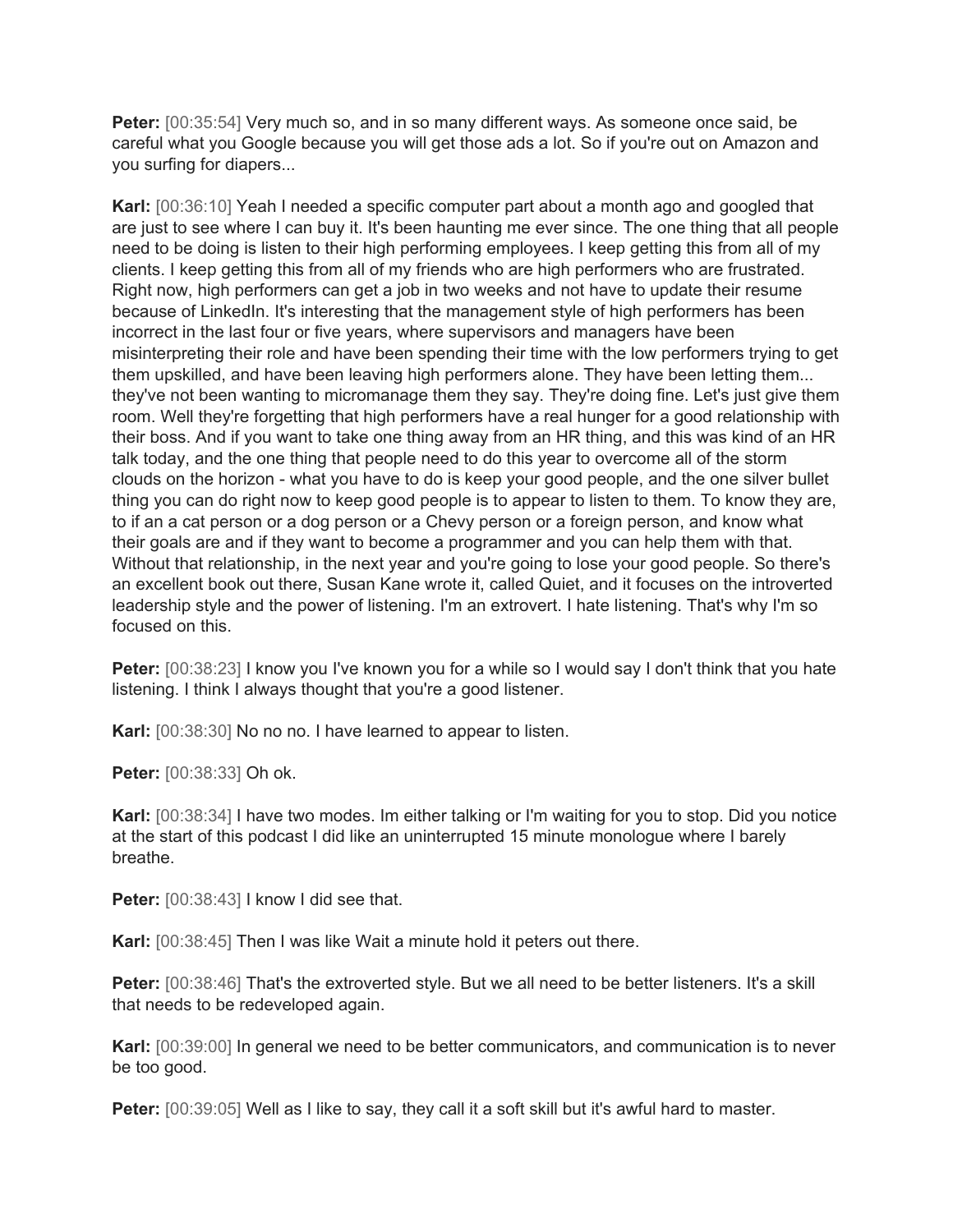**Karl:** [00:39:10] Ha ha ha.

**Peter:** [00:39:14] So pay attention to your high performers. From an HR perspective, answer this question for me: if we're supposed to be paying attention to our high performers but we are paying more attention to low performers, those low performers should be out the door, Correct?

**Karl:** [00:39:28] Or at least in a better seat on the train.

**Peter:** [00:39:32] Like in the back of the train or.

**Karl:** [00:39:34] Well or a job that fits them.

**Peter:** [00:39:36] Because they might not be in the right job.

**Karl:** [00:39:38] Or they're not a fit for their job.

**Peter:** [00:39:42] For the job they need to be doing something else. But, from an HR perspective, why do we hire fast and fire slow when it should be the other way around?

**Karl:** [00:39:50] Because we aren't trained well in hiring, because we aren't comfortable with it. We just want to get the warm body in there so we can get back to our real job. Most organizations don't have somebody dedicated to hiring. It's managers stepping in to do it and they're not trained to do it. They don't like to do it. They want to get back to the real job.

**Peter:** [00:40:13] And they're just not good at it. Well some are really good at it but most people are uncomfortable having to let somebody go.

**Karl:** [00:40:24] The failure rate of hiring... you can set aside all the fancy interviewing and just do a coin flip and be statistically better.

**Peter:** [00:40:33] [laughs] And that's coming from a human resource professional.

**Karl:** [00:40:38] Hey, next time you get somebody stand you up and you want to podcast, let's talk about hiring.

**Peter:** [00:40:42] OK.

**Karl:** [00:40:44] I'm in.

**Peter:** [00:40:44] I will have you back in a heartbeat because that would be a fun conversation on just hiring.

**Karl:** [00:40:51] Oh there's a whole lot of things going on in that.

**Peter:** [00:40:53] Yes. I want just tell tell people what you did. I've got a copy of it. Thank you so very much.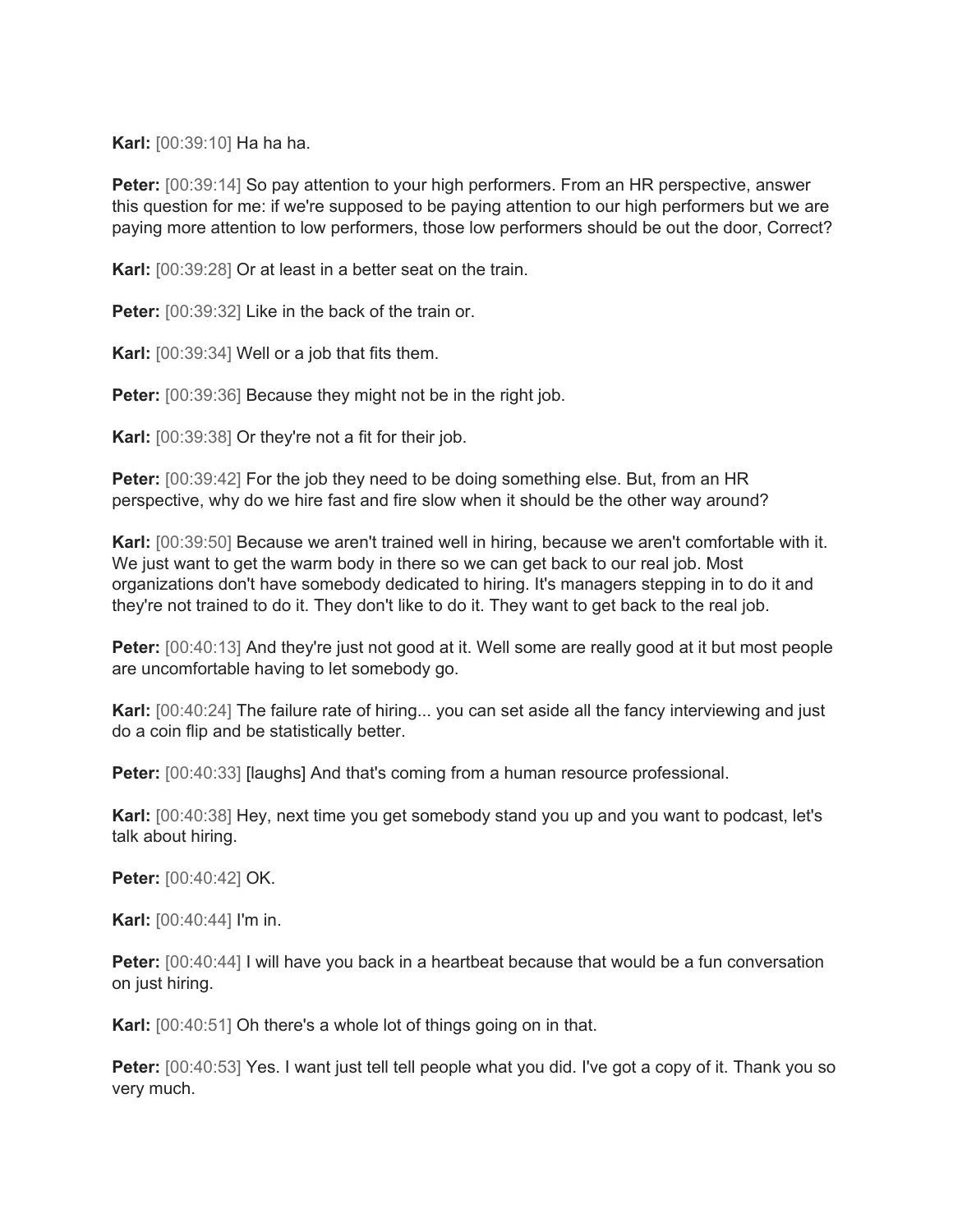**Karl:** [00:41:00] It's rare.

**Peter:** [00:41:02] It is. It really is rare. I love it. My wife is going that's Karl? I've never met him but... Karl? I'm like yeah. And that picture that you took when I was in Indy, with the reflection. She goes he's... she can't figure out which is fun to watch.

**Karl:** [00:41:23] It's the therapy talking. Let me jump to the punch line and work backwards from there. A class project of publishing and literature senior class at Ball State University hand produced a beautiful art book, a coffee table book, of photographs and poetry themed on the loneliness of business travel. Not the pictures of the destination but pictures of being in transit because, as a business consultant, I'm spending time in airports and shuttle buses and hotel lobbies and hotel rooms. And so you know we're all observant of the world around us. And I have always had a camera. And so I gave myself the assignment to document the world of business travel and, as this book shows, the title of the book is called Spaces Between Places. Business travel is lonely. There's crowds of people all traveling alone. And the message is that you know in all of this dehumanizing environment of shuttle buses and hotel rooms and hotel lobbies and airport lobbies that we all really fight to stay human. And it's 100 pictures. It's about 20 haiku. For those of you, haiku is a non rhyming form of Japanese poetry with the structure of a five syllable seven syllables five syllables. Here's the most recent one that I wrote: anxious upgrade line  $\setminus$  All are platinum status  $\setminus$  So nobody is.

**Peter:** [00:43:08] Hahaha.

**Karl:** [00:43:09] That's brilliant! It'll get published in more accessible form, but at the moment the class only made 60 copies. One was given to Mr. Margaritis. But everybody who has loved it. So I'm going to try and build a more accessible version of it and get it out there. The Web site will be spacesbetweenplaces.net and I'll let you know. So that was that.

**Peter:** [00:43:35] And they hang around this.

**Karl:** [00:43:37] Oh it's handmade. The one you have is a handmade book.

**Peter:** [00:43:40] It is very very impressive. And you've been sent in haikus out to a group of us forever.

**Karl:** [00:43:47] I'm here to entertain.

**Peter:** [00:43:48] Well you're entertaining me and, actually, over the last few days you've been entertaining Pam Devine as well because she's been to get a kick out of some of the stuff that you've been texting Jennifer and I.

**Karl:** [00:43:58] I can't make stuff up. I mean last night flying out of Minneapolis. I was 56th on the upgrade line for first class and they had 12 seats.You just can't make this stuff.

Peter: [00:44:11] No you just can't.

**Karl:** [00:44:14] Back in steerage, I made my own first class.